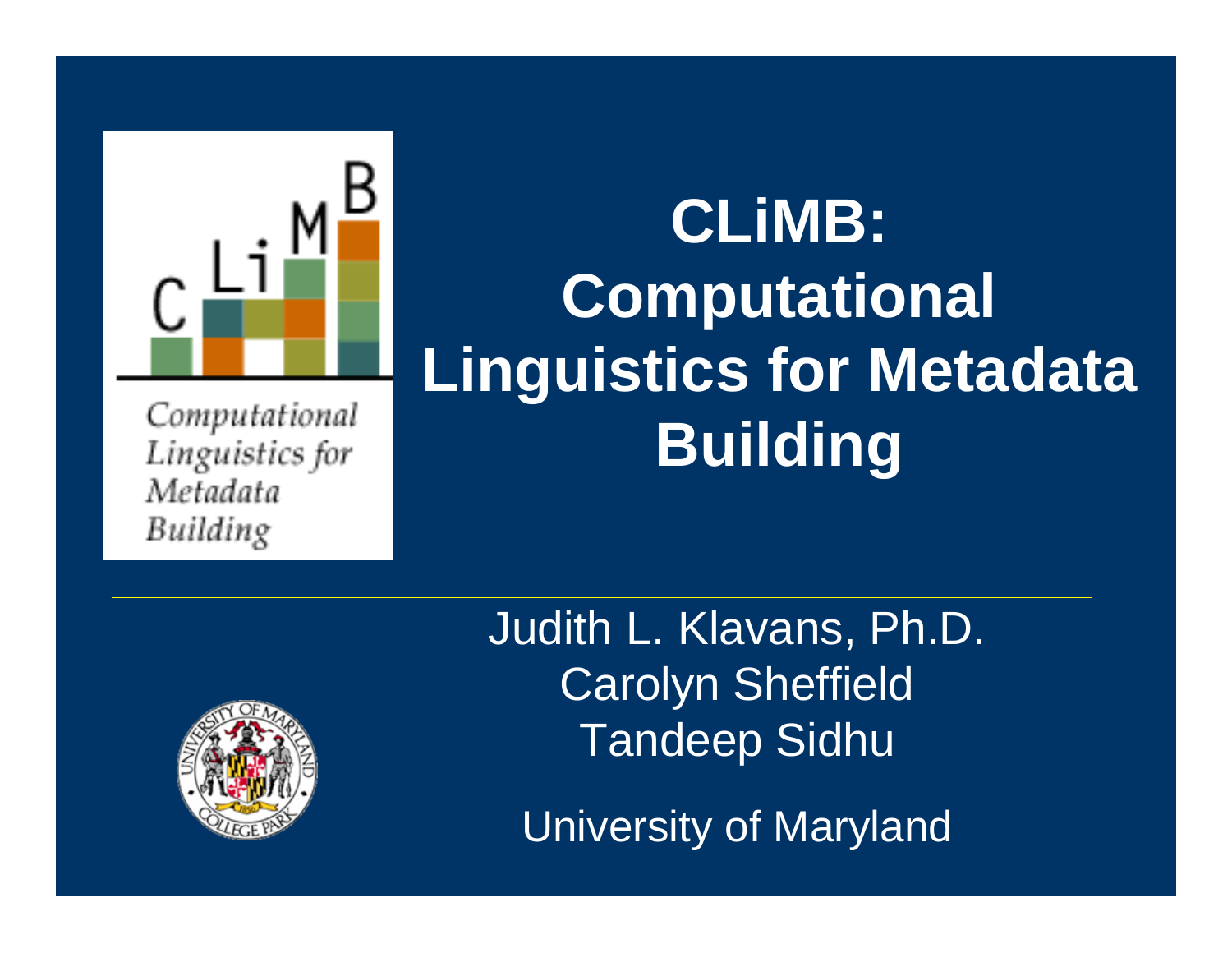# What is CLiMB?

- An innovative project combining techniques of computational linguistics and computer science applied to metadata extraction for image access
- A tool to enhance metadata records for digital images, resulting in improved enduser retrieval of images
- A cataloger's workbench, allowing catalogers to work quickly and efficiently from electron texts

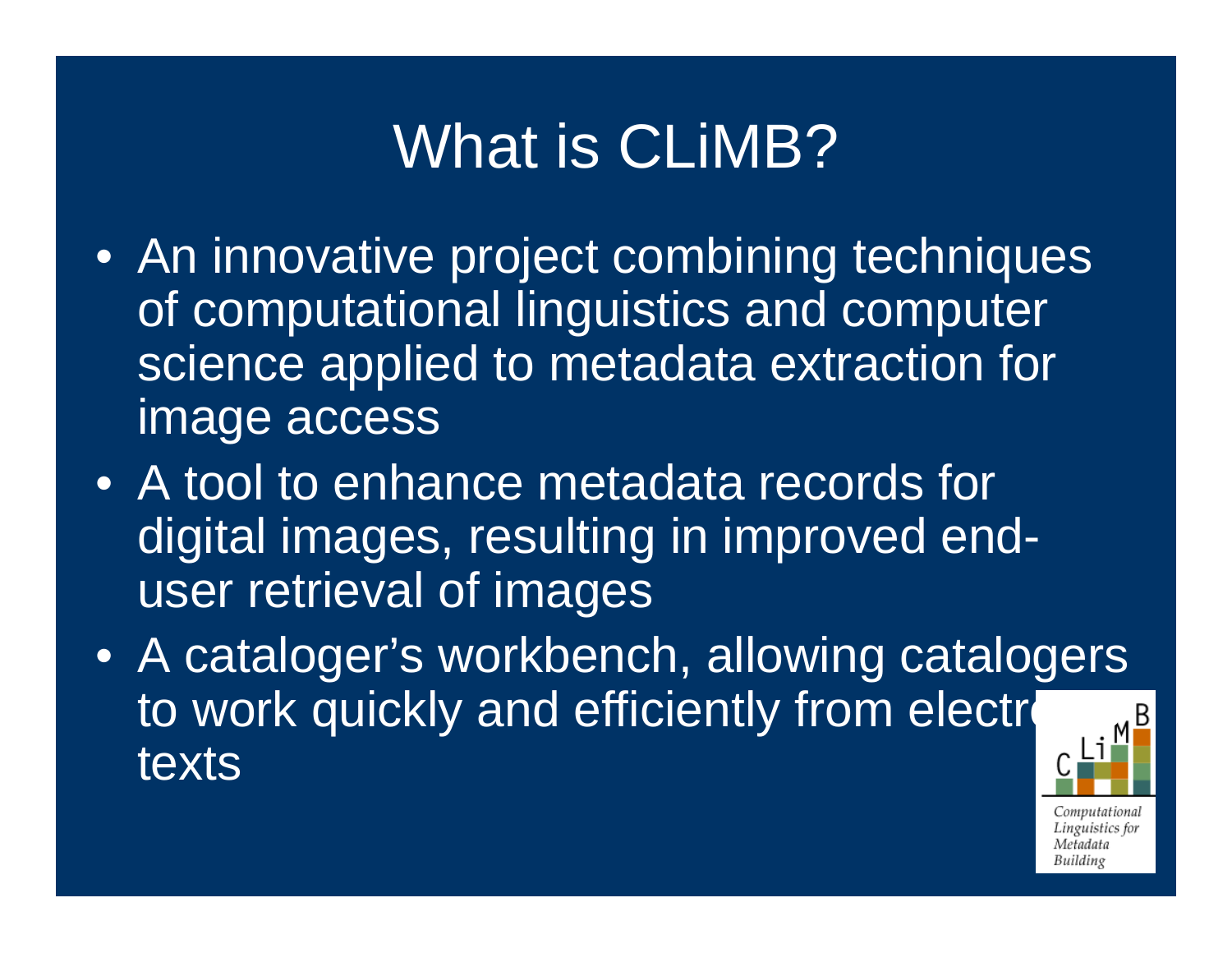### • Funded by Andrew W. Mellon Foundation

• CLiMB-1 : Columbia University 2002-2004 Prototype toolkit Initial selection criteria for texts and images Formative testing with users • CLiMB-2 : University of Maryland 2005-2007

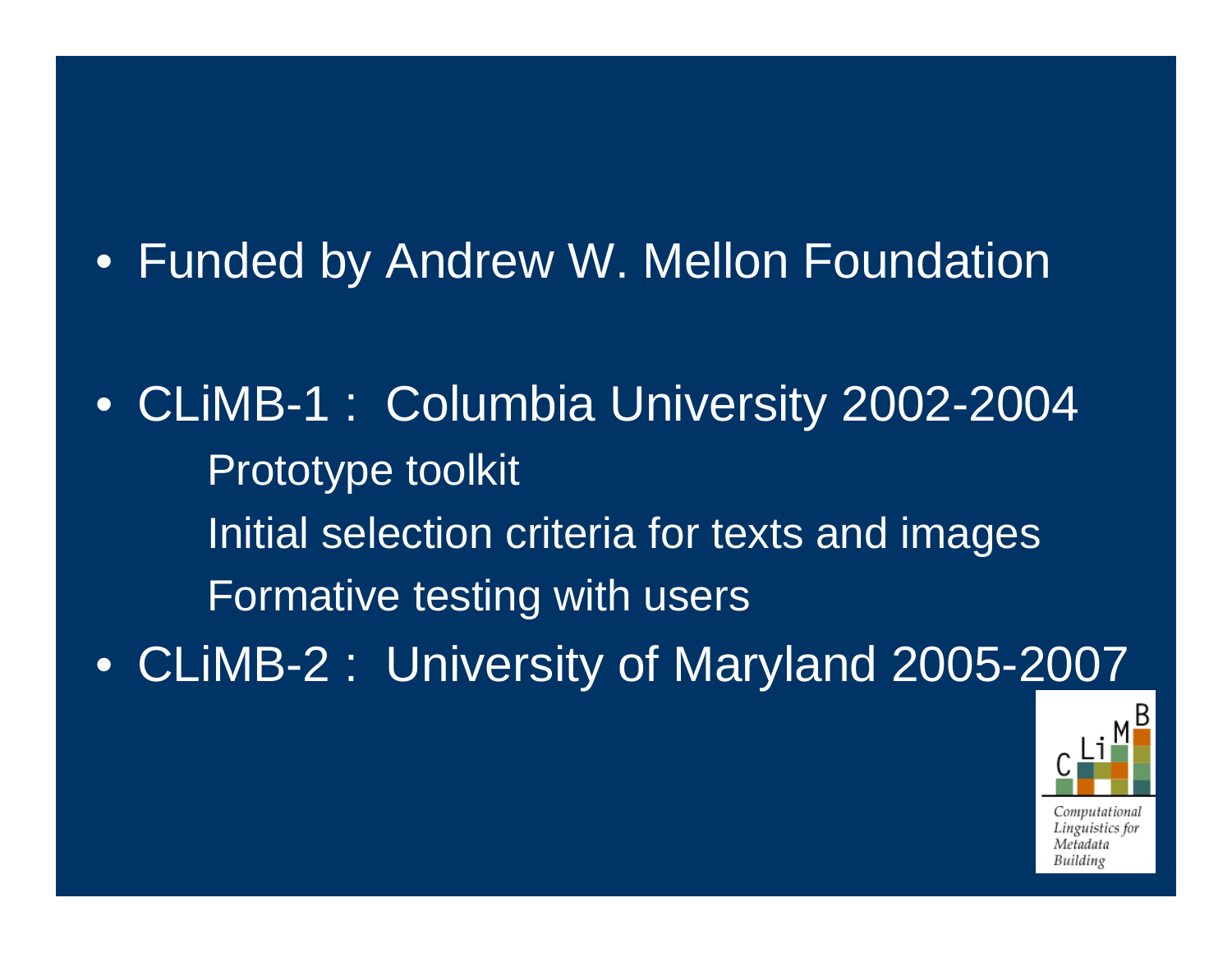# Current Collaborations

## • ARTstor

## • Getty Vocabulary Institute

- AAT
- TGN
- ULAN

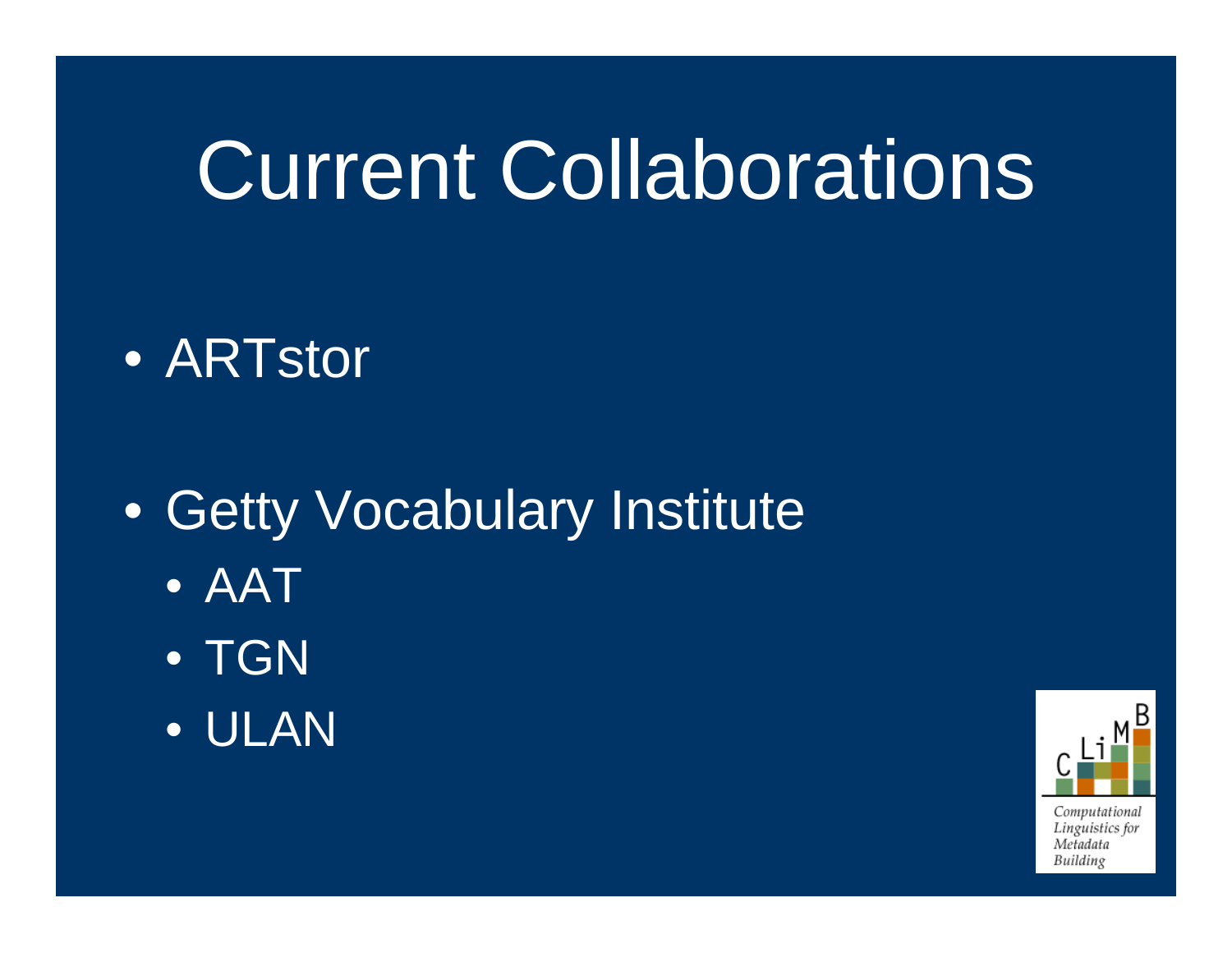# Where CLiMB is today…

- • Unique experience selecting
	- • appropriate image collections and associated textual material
	- • appropriate textual material and associated image collections
- $\bullet$ Completed improved Toolkit
- •Completed initial user studies
- $\bullet$ Established collection criteria

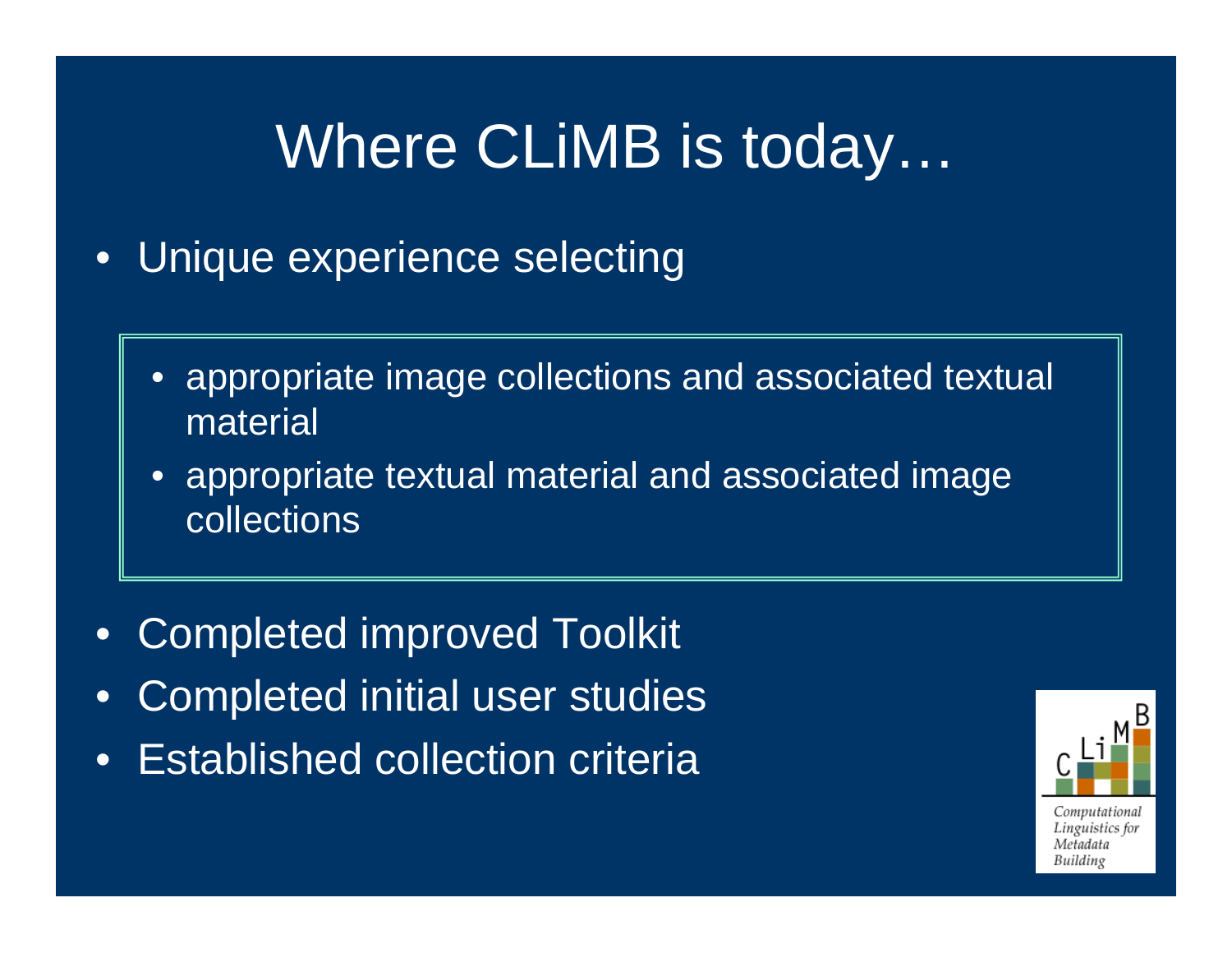## People



Computational Linguistics for Metadata Building

Judith Klavans, PI, UMD Jimmy Lin, UMD Eileen G. Abels, UMD and Drexel Dagobert Soergel, UMD Lisbeth Herer, UMD Rachael Bradley, UMD Rachel Stazi, UMD Carolyn Sheffield, UMD Tandeep Sidhu, UMD Jack Sullivan, UMD Jeff Cohen, Bryn Mawr, U Penn Laura Jenemann, Drexel Joan Beaudoin, Drexel Angela Giral, CU (ret) Rebecca Passonneau, CU Tae Yano, CU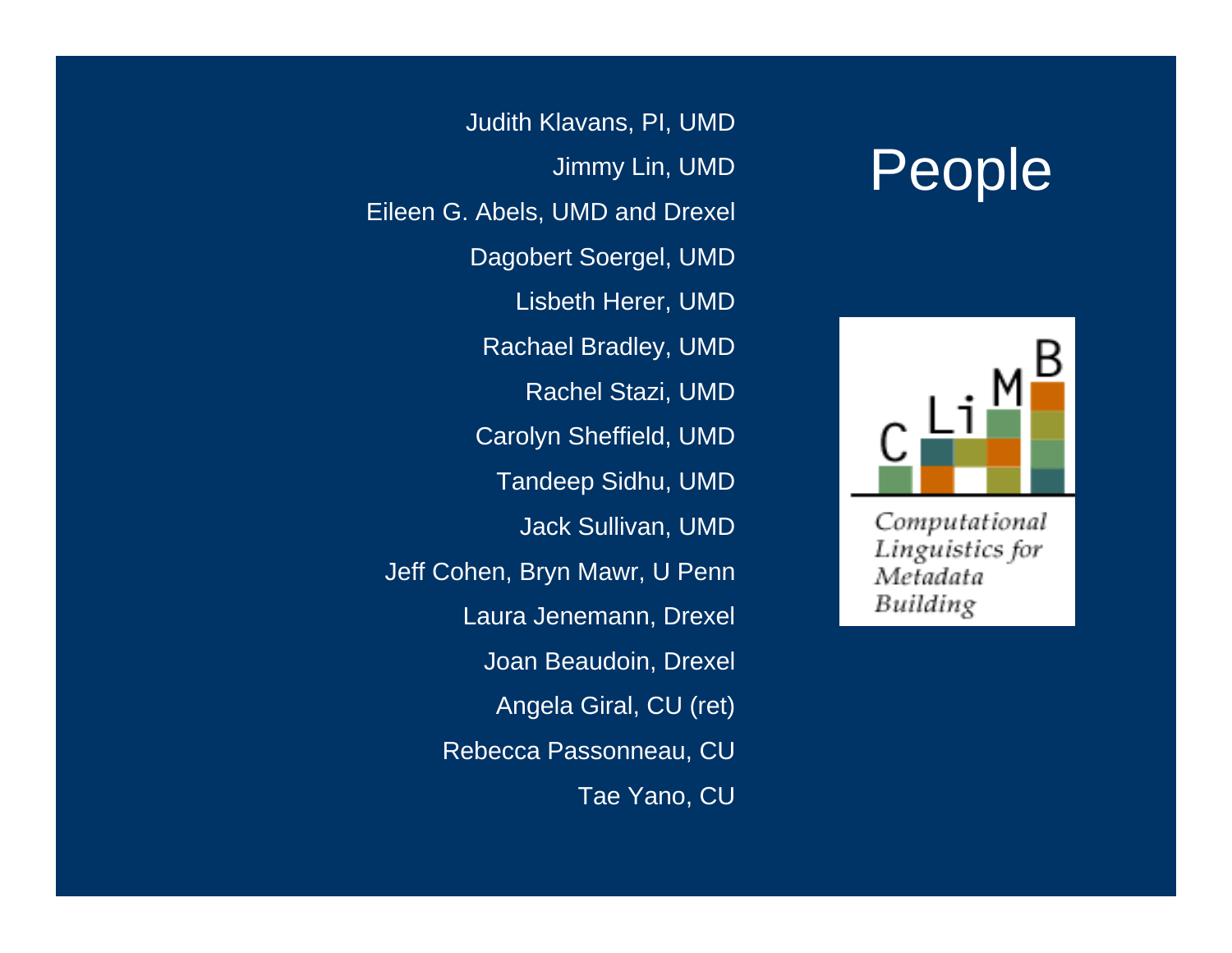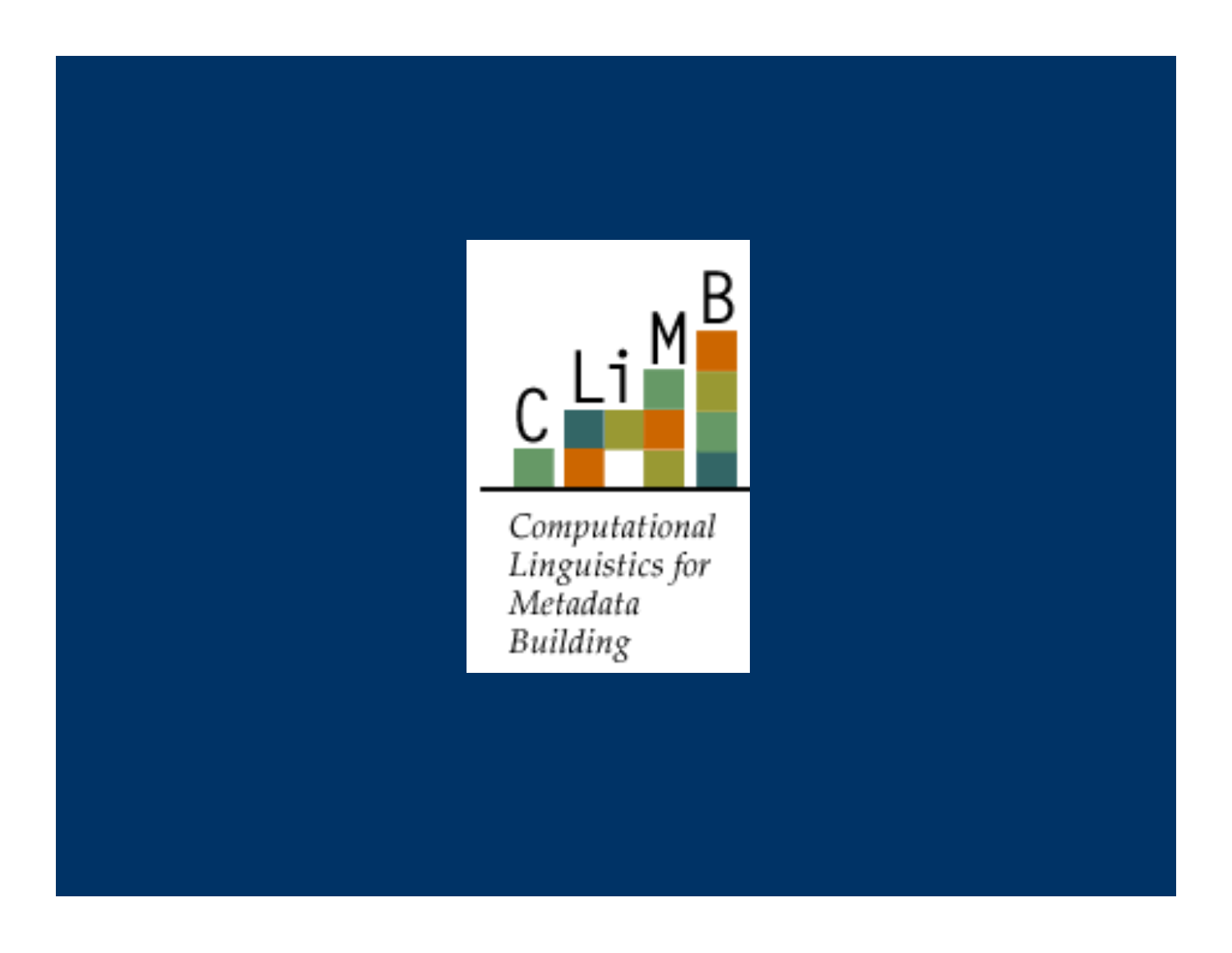#### **Record from AICT website**



#### To download image:

Mac: hold down option and click photo size.

PC: hold down command and click desired image size.

#### x250 pixels

or. x512 pixels



 $\begin{picture}(150,15) \put(0,0){\line(1,0){15}} \put(15,0){\line(1,0){15}} \put(15,0){\line(1,0){15}} \put(15,0){\line(1,0){15}} \put(15,0){\line(1,0){15}} \put(15,0){\line(1,0){15}} \put(15,0){\line(1,0){15}} \put(15,0){\line(1,0){15}} \put(15,0){\line(1,0){15}} \put(15,0){\line(1,0){15}} \put(15,0){\line(1,0){15}} \put(15,0){\line($ 

**H** start

그 나라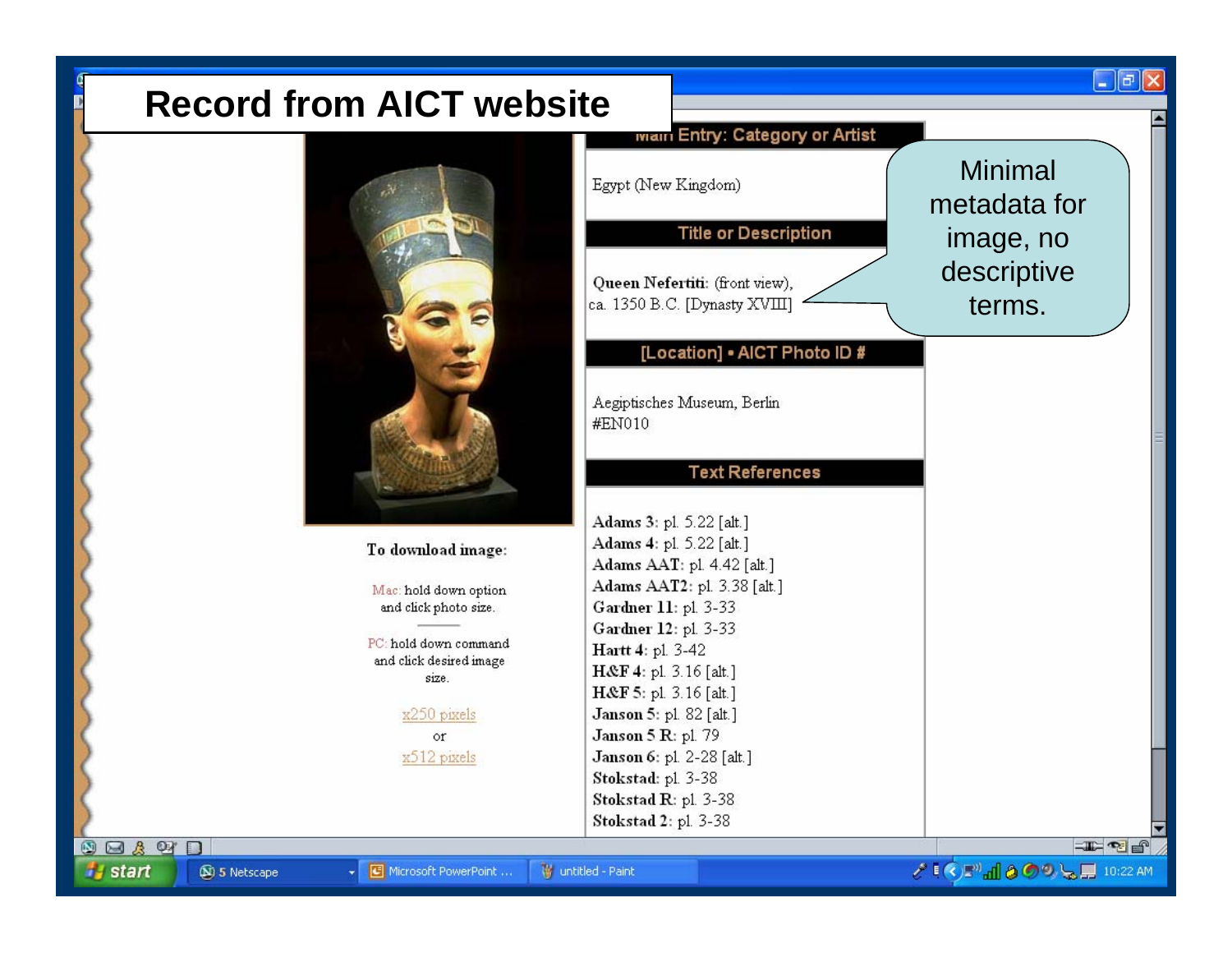### Nefertiti Gardner (v. 11, pl. 3-33)



The famous painted limestone bust of Akhenaton's queen, Nefertiti (fig. 3-33), exhibits a similar expression of entranced musing and an almost mannered sensitivity and delicacy of curving contour. The piece was found in the workshop of the queen's official sculptor, Thutmose, and is a deliberately unfinished model very likely by the master's own hand. The left eye socket still lacks the inlaid eyeball, making the portrait a kind of before-and-after demonstration piece. With this elegant bust, Thutmose may have been alluding to a heavy flower on its slender stalk by exaggerating the weight of the crowned head and the length of the almost serpentine neck…

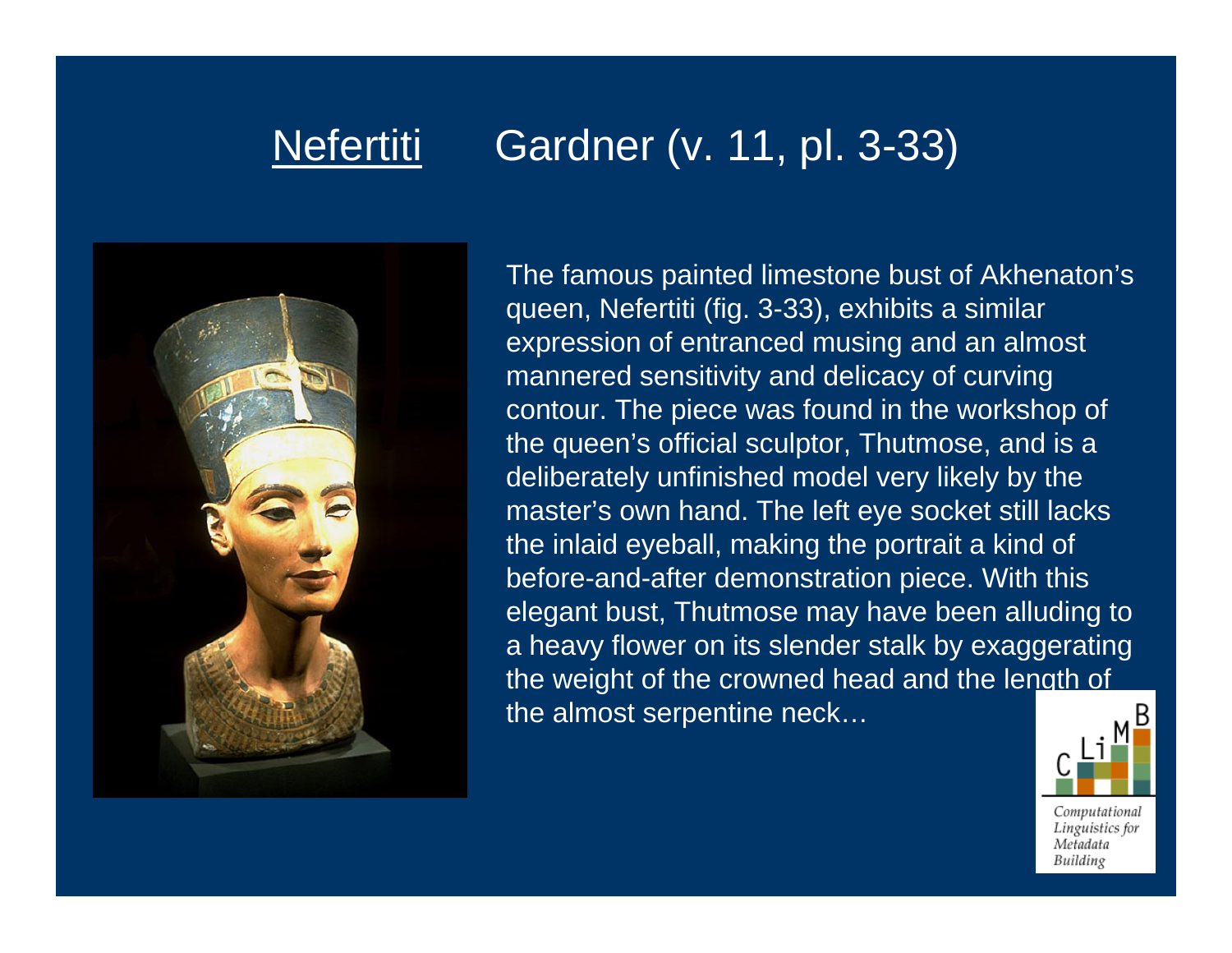#### Excerpt of descriptive text from Gardner (v. 11, pl. 3-33), suggested CLiMB terms highlighted in yellow



#### The **famous painted limestone bust** of **Akhenaton's queen**, Nefertiti (fig. 3-33), exhibits a similar expression of entranced musing and an almost mannered sensitivity and delicacy of curving contour. The piece was found in the **workshop of the queen's official sculptor, Thutmose**, and is a **deliberately unfinished model** very likely by the master's own hand. The **left eye socket** still **lacks the inlaid eyeball**, making the **portrait** a kind of **before-and-after demonstration piece**. With this elegant bust, Thutmose may have been alluding to a heavy flower on its slender stalk by exaggerating the weight of the **crowned head** and the length of the **almost serpentine neck** …

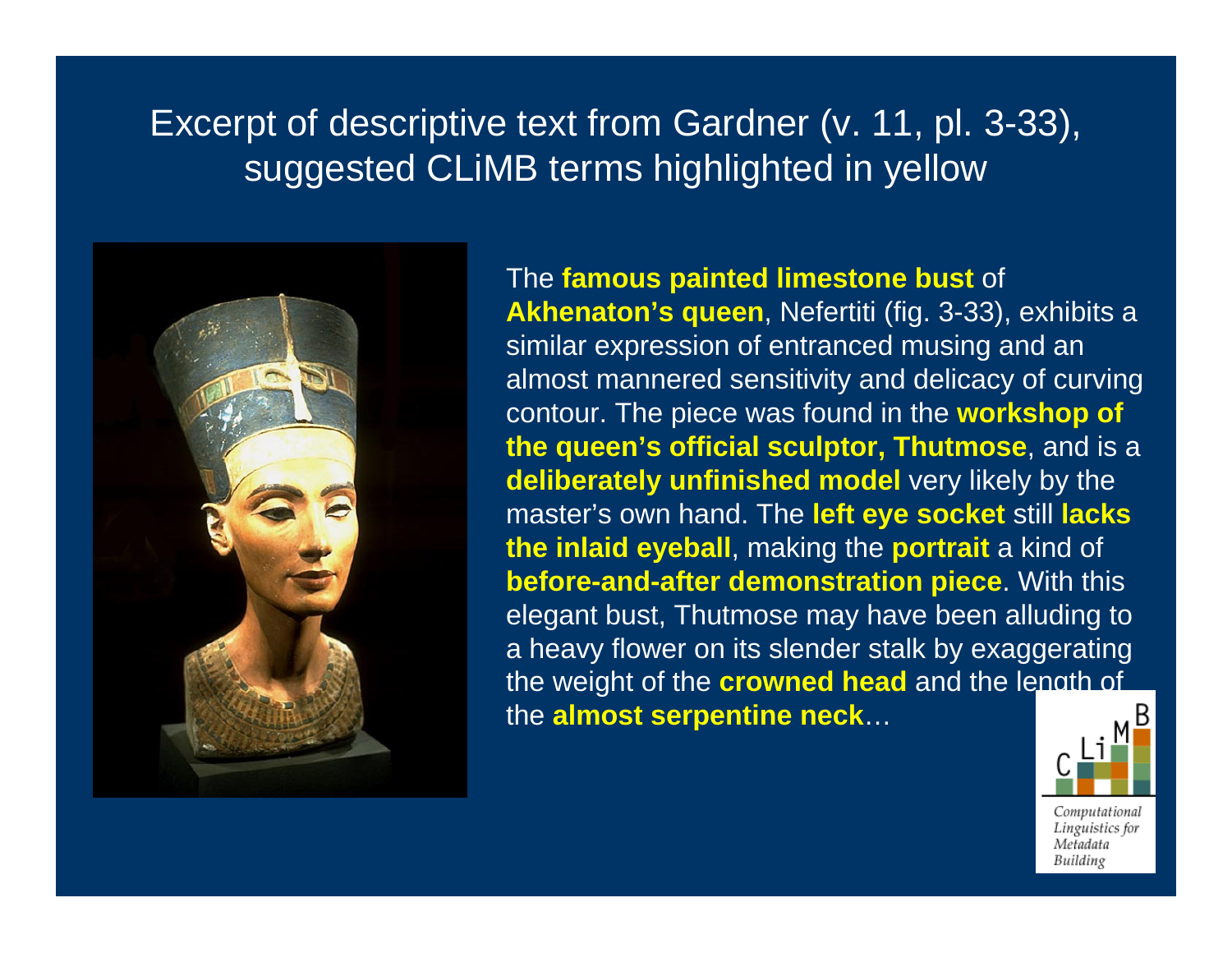## Issues this example demonstrates…



- Terms informed by art historical criteria:
	- **deliberately unfinished model**
- Ability to find related images
	- **elongated neck**
	- $\bullet$ **bust**
- Potential for using Art & Architecture Thesaurus (AAT)  $\bullet$ **painted limestone bust**

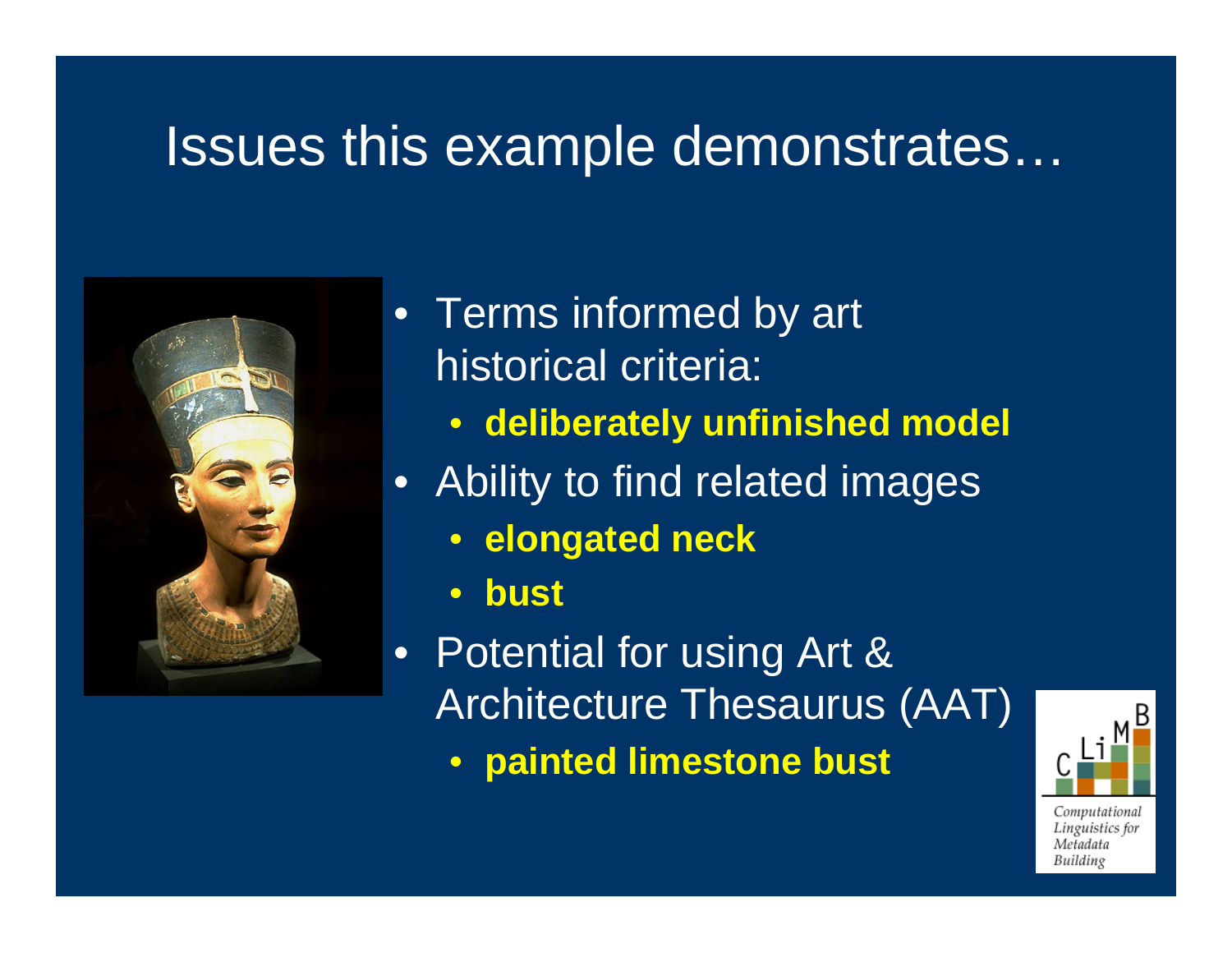## **The CLIMB Toolkit**

**Tandeep Sidhu**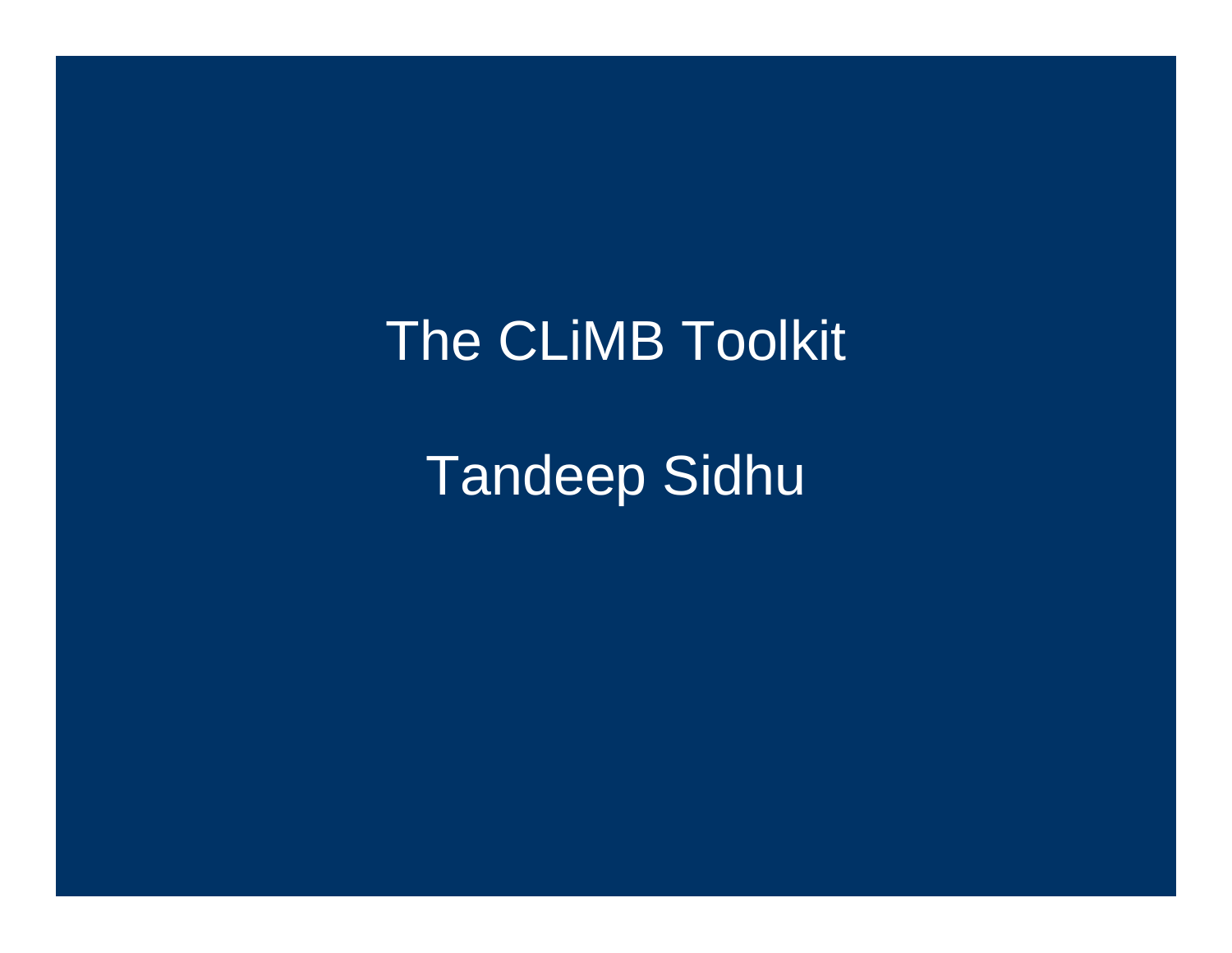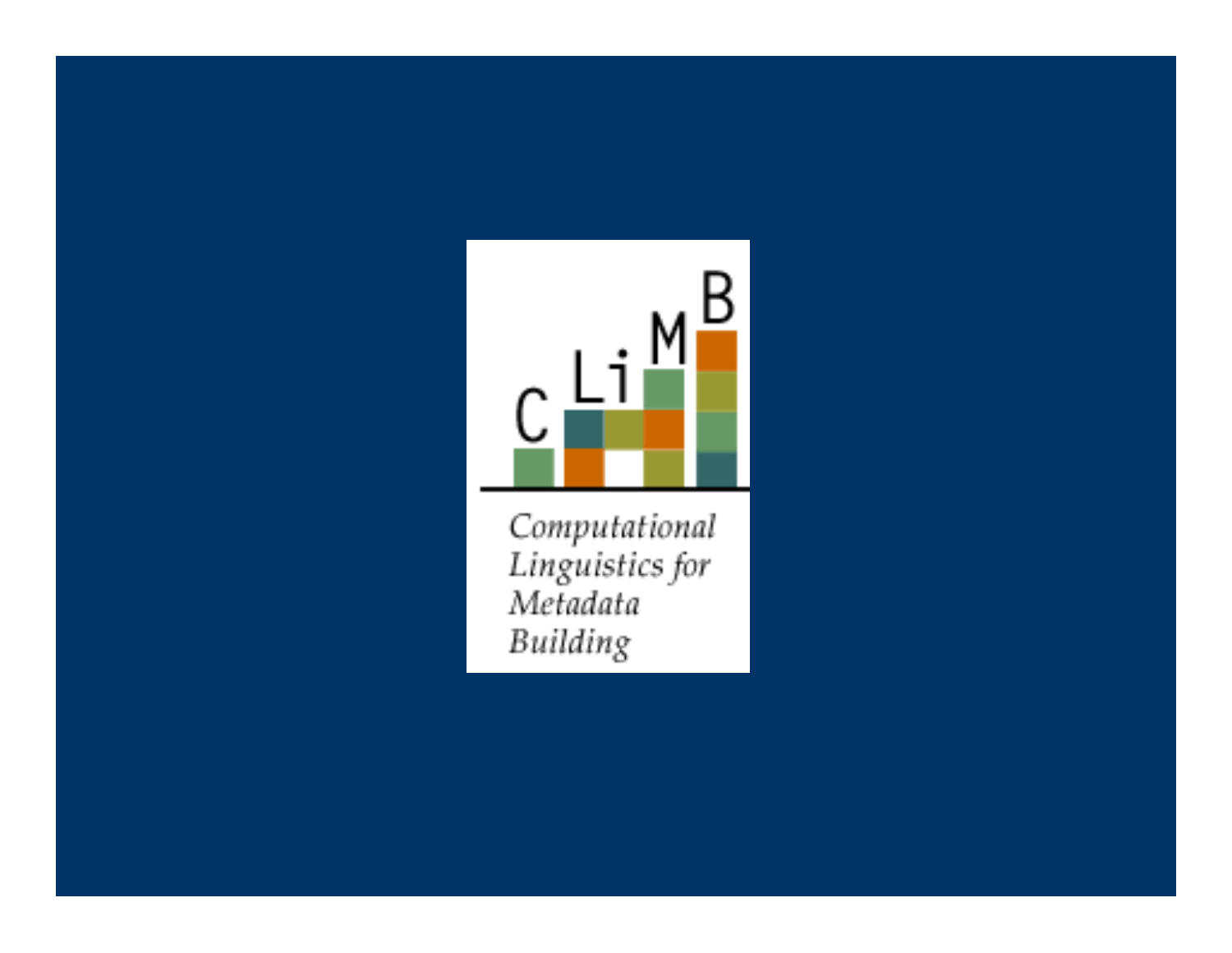





Computational<br>Linguistics for<br>Metadata<br>Building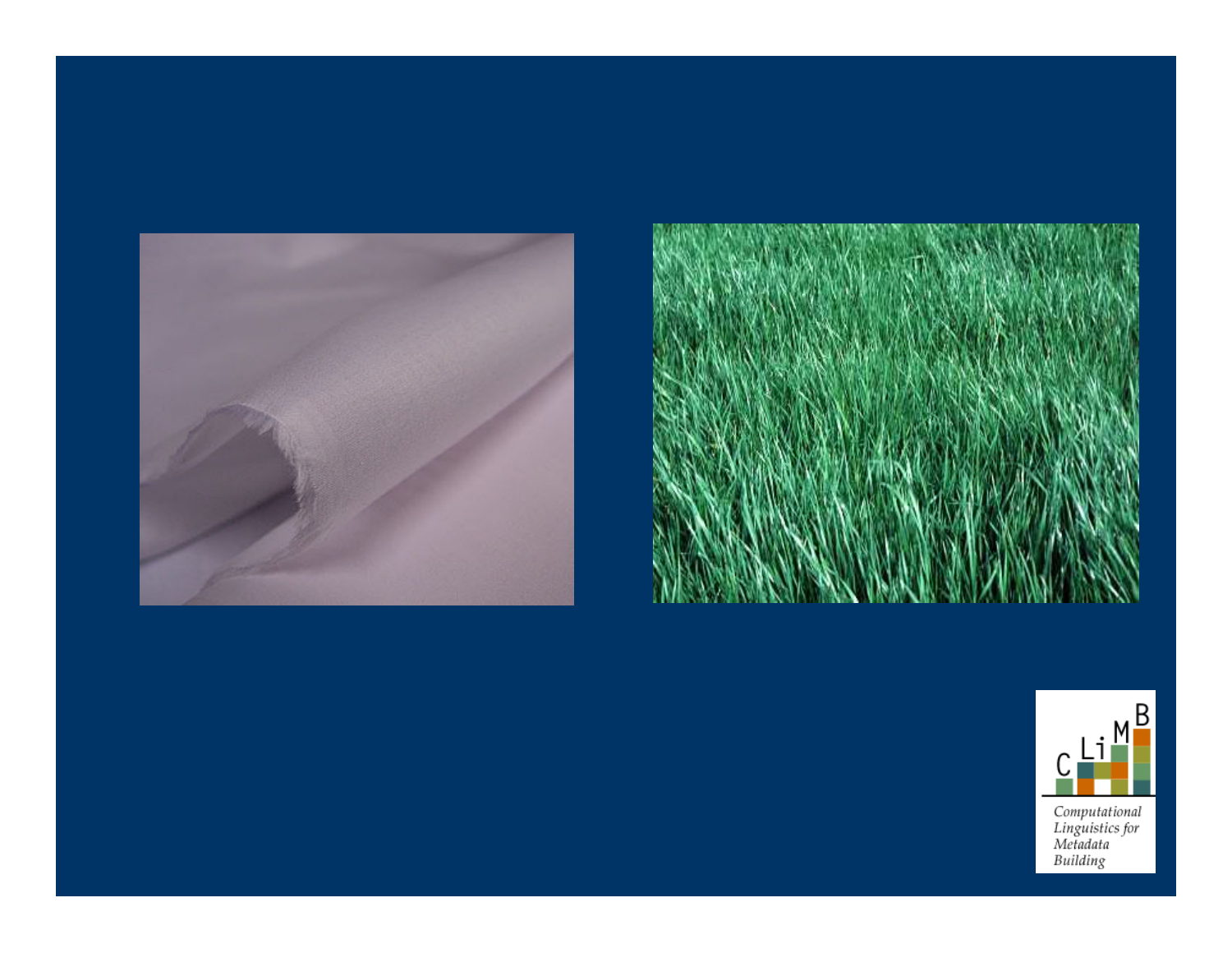- • lawn (textile) (<textile materials by weaving technique>, <textile materials by process or technique>, ... Materials)
- • Note: Sheer, lightweight plain-woven textile, originally of linen now also of fine combed cotton yarn, filled with starch or sizing. often used for handkerchiefs, aprons, and curtains.
- •Terms: lawn (textile) (preferred, C, U, D, American English-P) Facet/Hierarchy Code: M.MT Hierarchical Position:

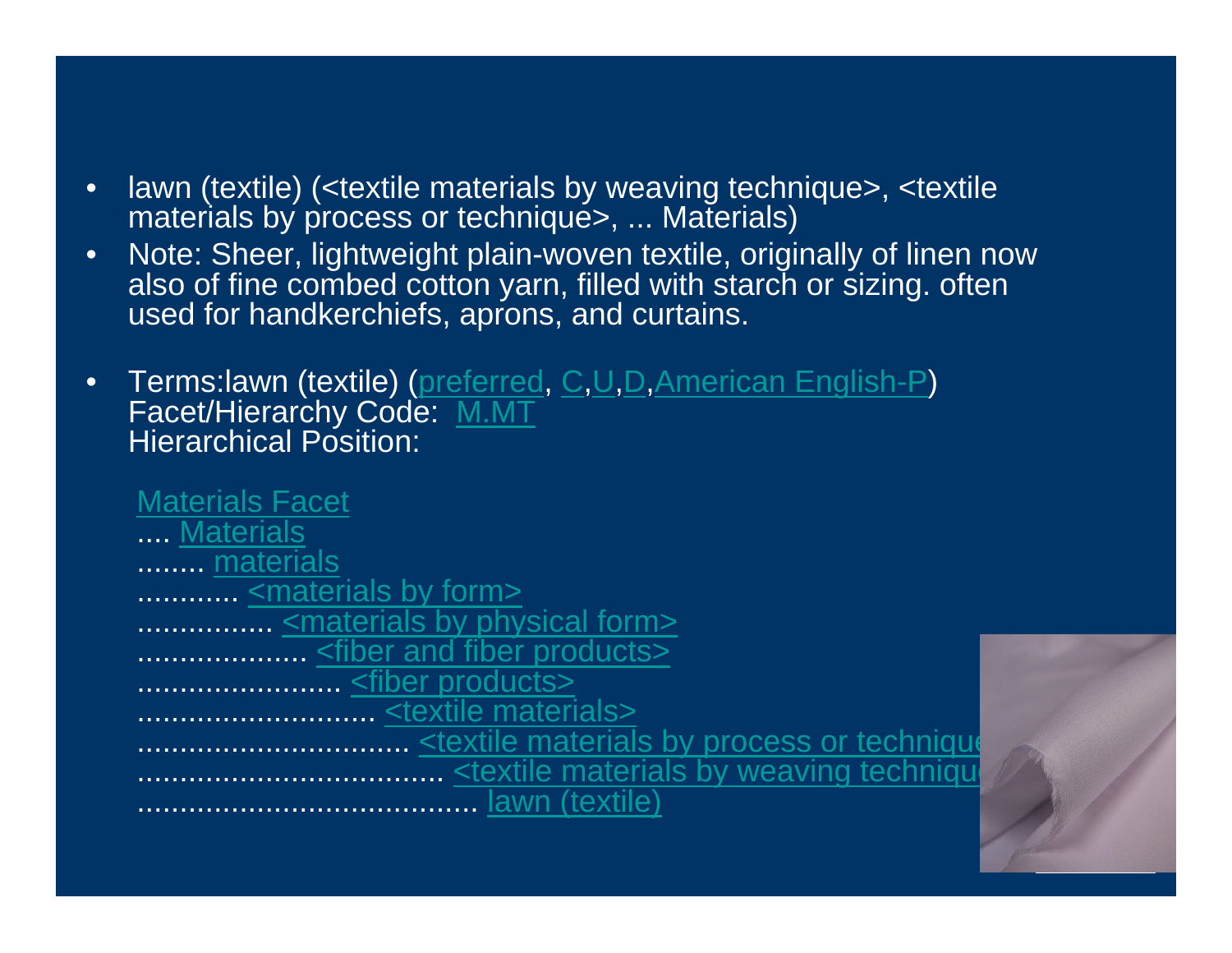- **lawns (landscaped grass)** (<landscaped-site elements>, <site elements>, ... Built Environment)
- **Note:** Areas of cultivated grass or other ground cover maintained for aesthetic quality or recreation.
- **Terms:lawns (landscaped grass)** (preferred, C,U,D,American English-P) **lawn (landscaped grass)** ( C,U,AD,American English) **Facet/Hierarchy Code:** V.RM **Hierarchical Position:**

[Objects Facet](http://www.getty.edu/vow/AATFullDisplay?find=lawn&logic=AND¬e=&page=1&subjectid=300264092) .... [Built Environment](http://www.getty.edu/vow/AATFullDisplay?find=lawn&logic=AND¬e=&page=1&subjectid=300264550) ....... <u>[Open Spaces and Site Elements](http://www.getty.edu/vow/AATFullDisplay?find=lawn&logic=AND¬e=&page=1&subjectid=300139081)</u> ............ [<site elements>](http://www.getty.edu/vow/AATFullDisplay?find=lawn&logic=AND¬e=&page=1&subjectid=300078073) ................ <u>[<landscaped-site elements>](http://www.getty.edu/vow/AATFullDisplay?find=lawn&logic=AND¬e=&page=1&subjectid=300139095)</u> .................... [lawns \(landscaped grass\)](http://www.getty.edu/vow/AATFullDisplay?find=lawn&logic=AND¬e=&page=1&subjectid=300008889)

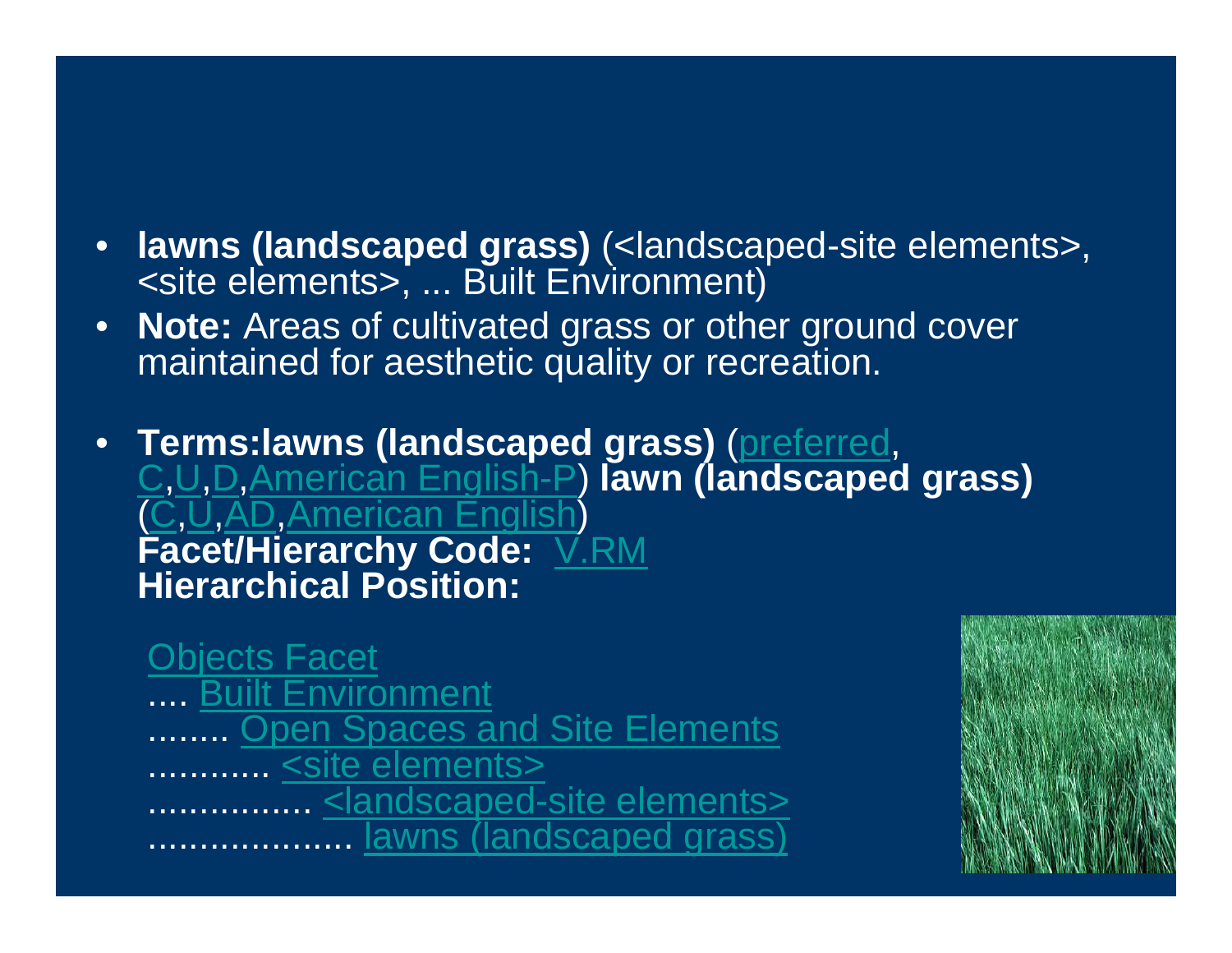

**Homographs** 



- A standard and difficult problem in computational linguistics
- Known as disambiguation

- One sense per discourse, but which sense?
- Developed algorithms to select a preferred sense
- CLiMB 76% accurate
	- Better than 60%!

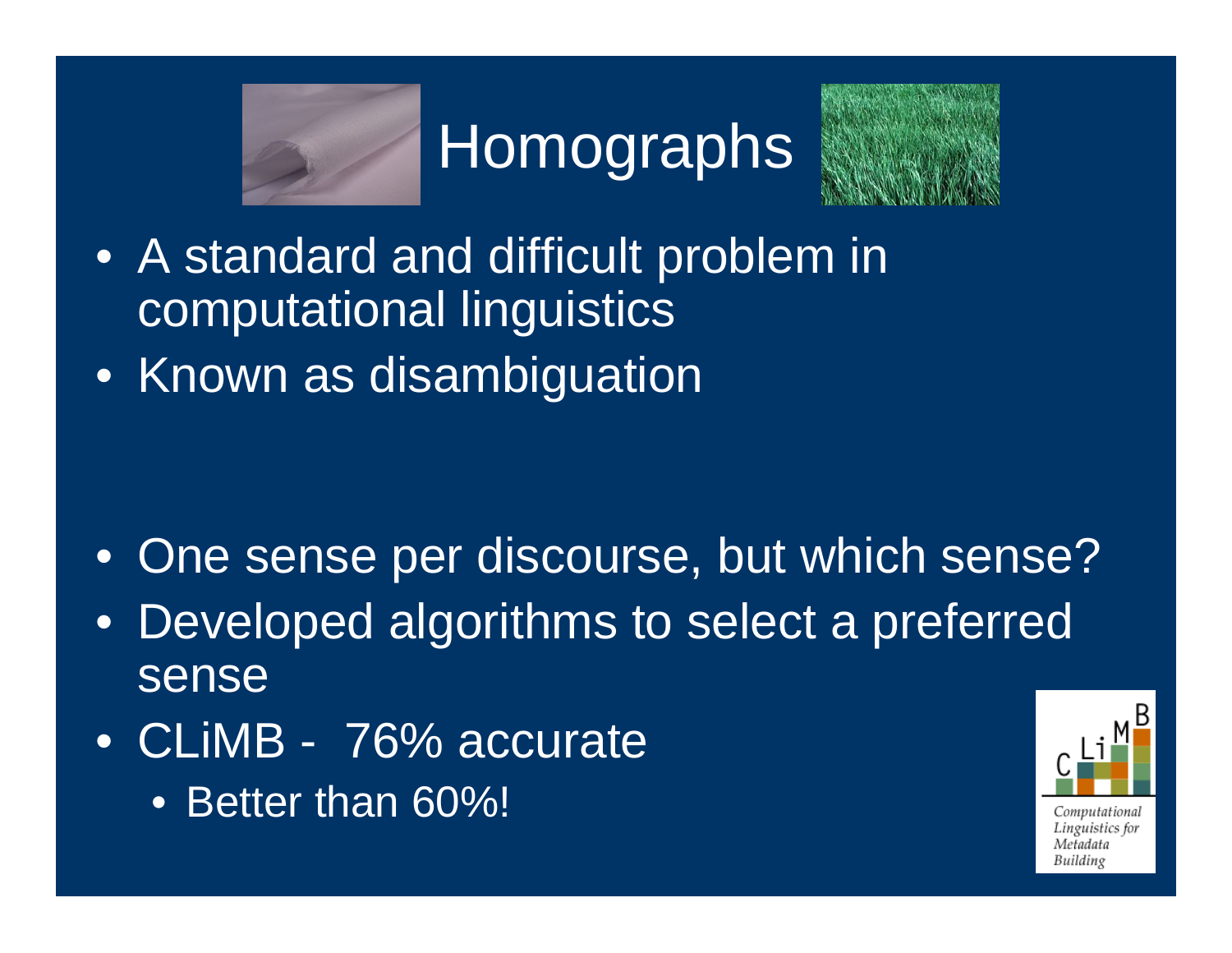## Art & Architecture Thesaurus (AAT)

- structured vocabulary
- •~ 34,000 records
- $\bullet$  represents
	- art
	- architecture
	- material culture
	- archival materials
- Getty Vocabularies Institute

| <b>Senses</b>  | <b>Terms</b>   | <b>Example</b> |
|----------------|----------------|----------------|
| $\overline{2}$ | 1097           | lawn           |
| 3              | 215            | abaci          |
| 6              | 9              | boards         |
| 12             | 1              | ocher          |
| 13             | 1              | carmine<br>B   |
| 14             | $\overline{2}$ | slate<br>wayne |

Linguistics foi Metadata Building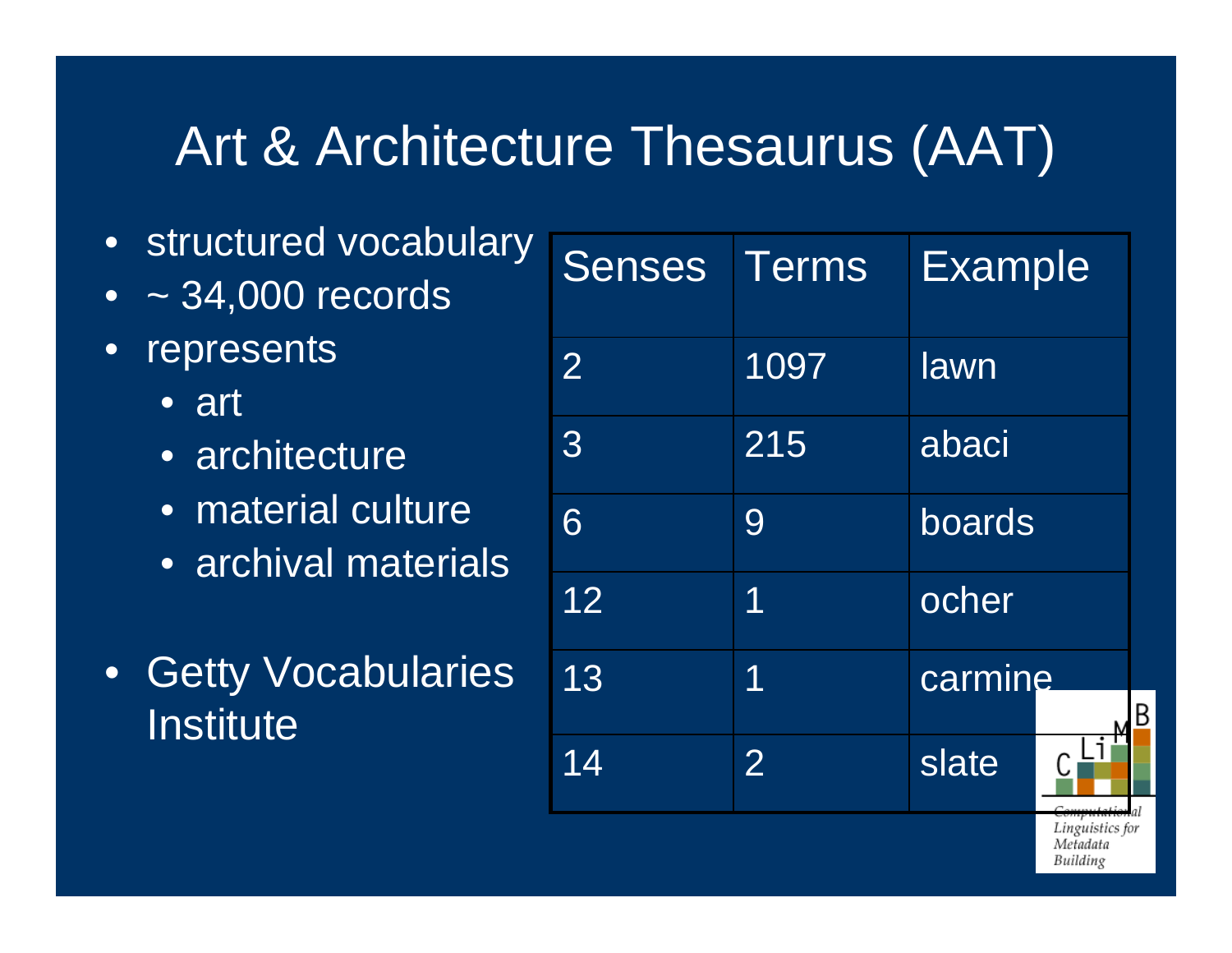# **Considerations**

• Types of collections:

- Structured: collection catalogs
- Unstructured: textbooks, lectures
- Availability:
	- Of electronic text
	- Of digitized images
	- Of existing catalog records
- Copyright issues



Segment + Associate Analyze **Select Export**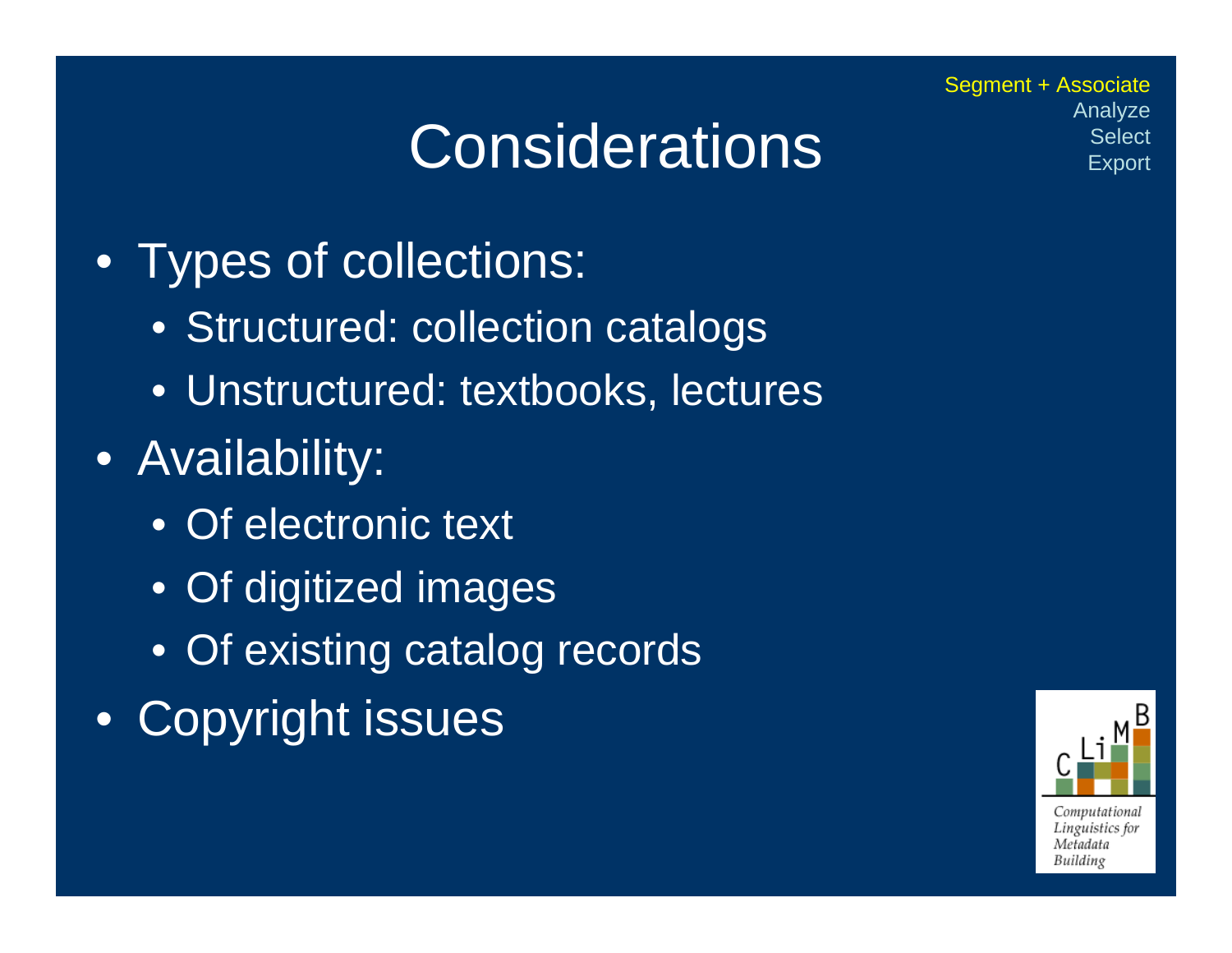

## Image Catalogers

## Image Searchers

Carolyn Sheffield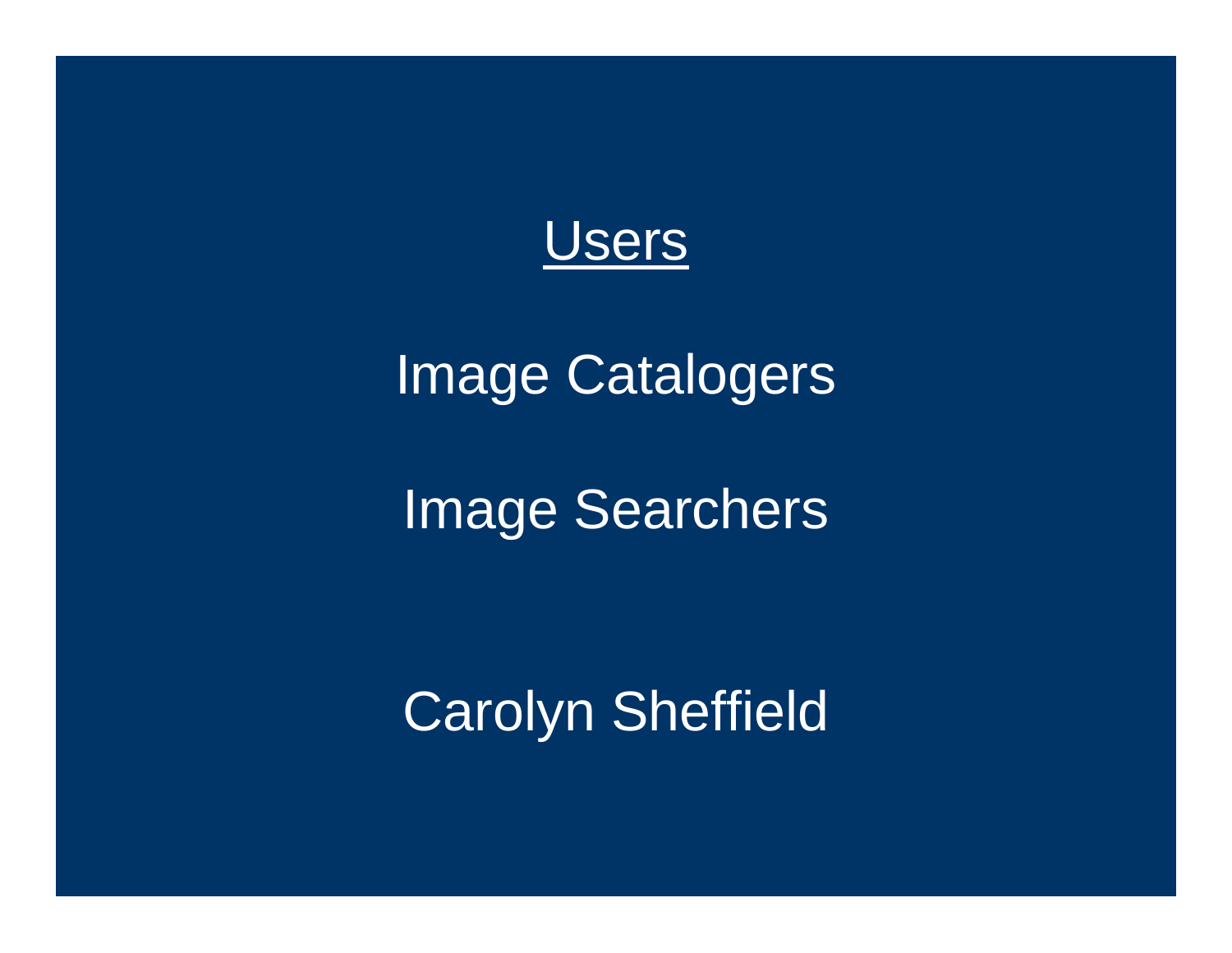# Cataloger Studies

## Workflow without CLiMBGoal: Establish general cataloger workflow

- Step by step process
- •Number and type of subject terms
- $\bullet$ Time spent on subject description

### Workflow with CLiMB

Goal: Measure the impact of the Toolkit

- •Thoroughness of subject metadata
- •Efficiency of subject description
- $\bullet$ Cataloger reaction



Computational Linguistics for Metadata Building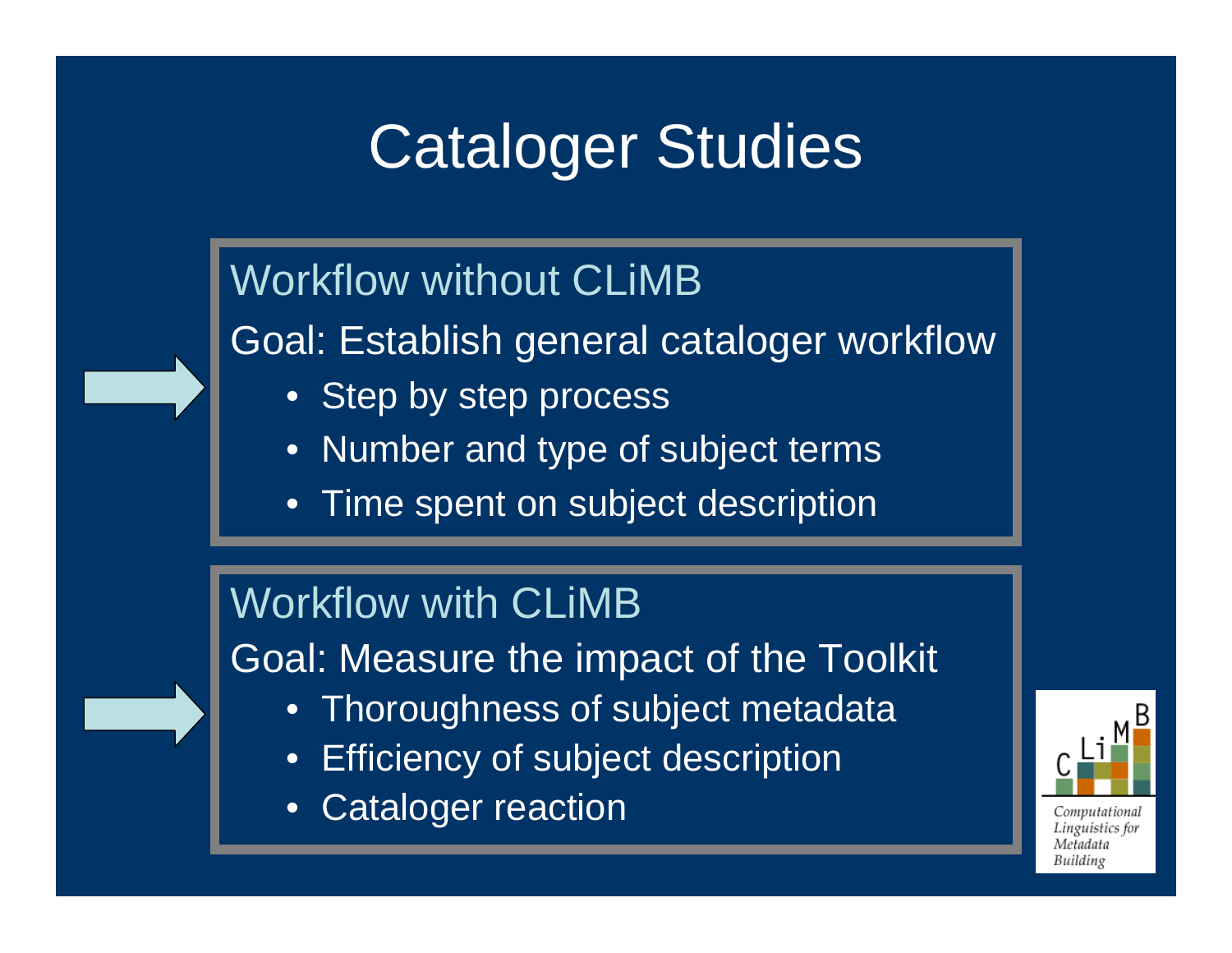## Image Searcher Studies

Original catalog records (before CLiMB) Goal: Establish general cataloger workflow

- •**Retrieval**
- $\bullet$ End user satisfaction

CLiMB-enhanced catalog records Goal: Measure the impact of the Toolkit

- •**Retrieval**
- $\bullet$ End user satisfaction

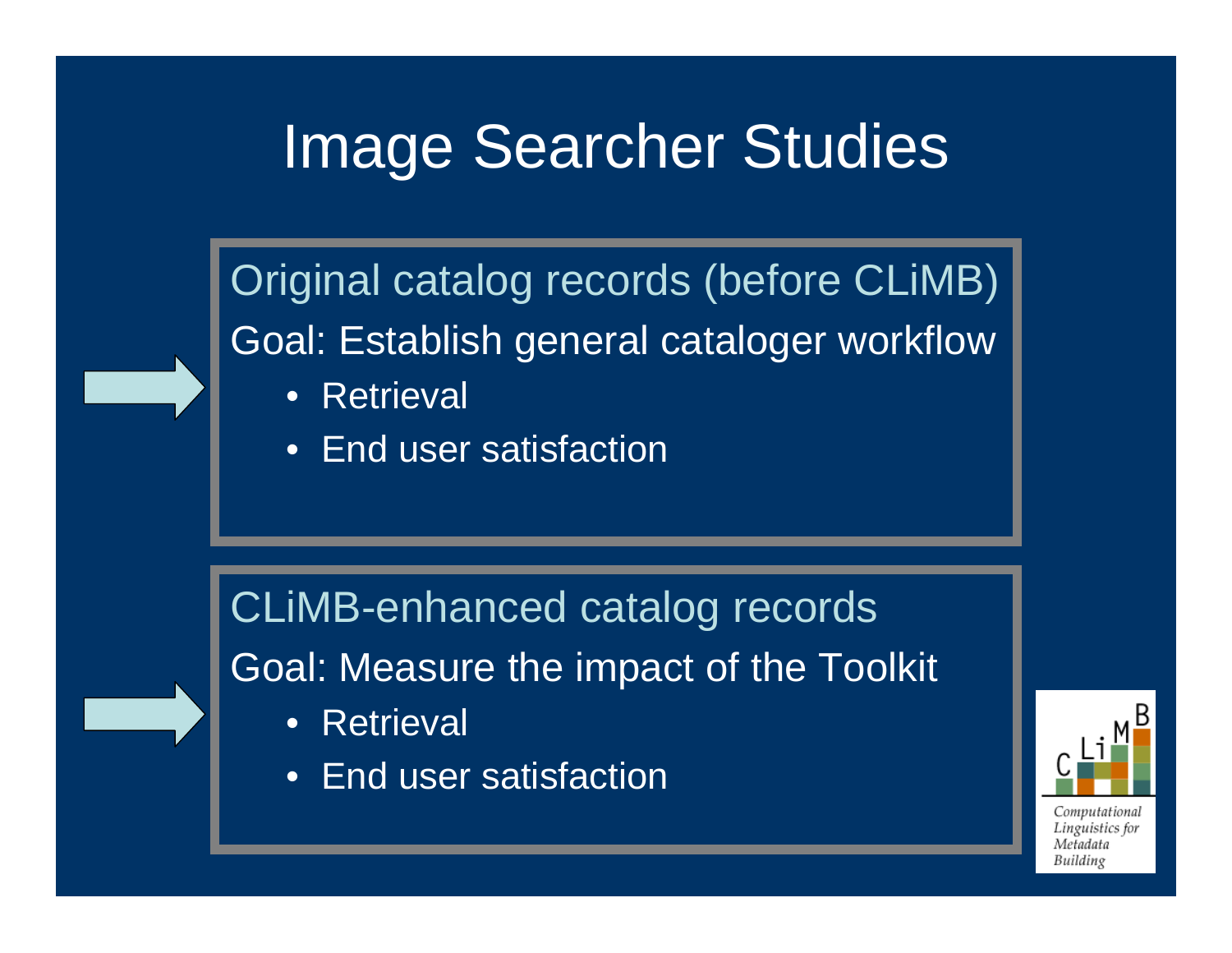# Summary

- CLiMB Toolkit to aid in scholarly digital library cataloging
- CL useful for the text associated with images

### **Research Issues**

- Use of machine-learning to perfect filtering (needs data)
- Evaluation for two user groups
- •Ontological associations

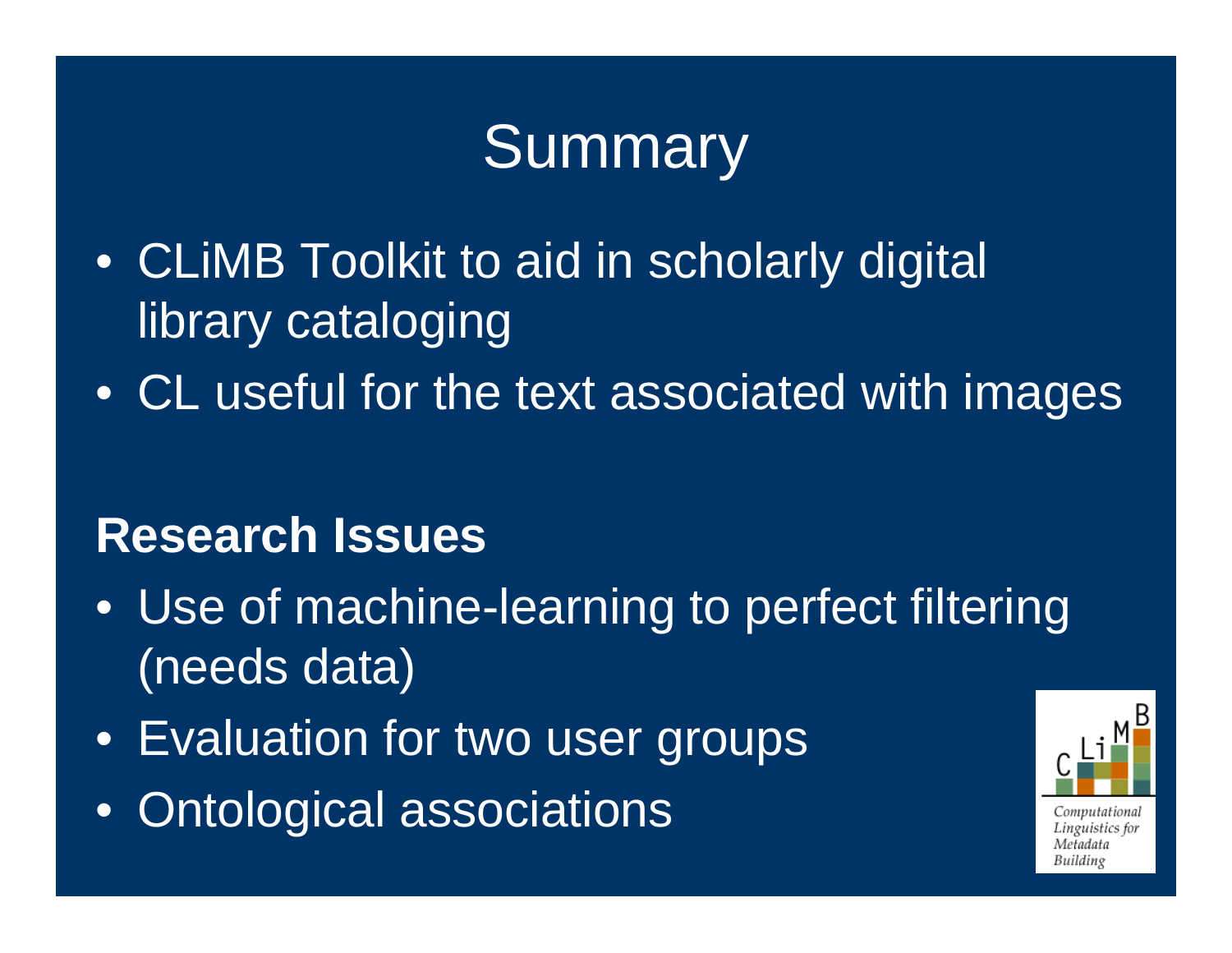## **Select**

#### • **User decides**

which of the proposed subject descriptors are actually good index terms

### Who are the initial users?

- $\bullet$ Cataloger's Toolkit
- Computationally-assisted Task
- **e** Non-invasive surgery
- Surgeon still does the work!

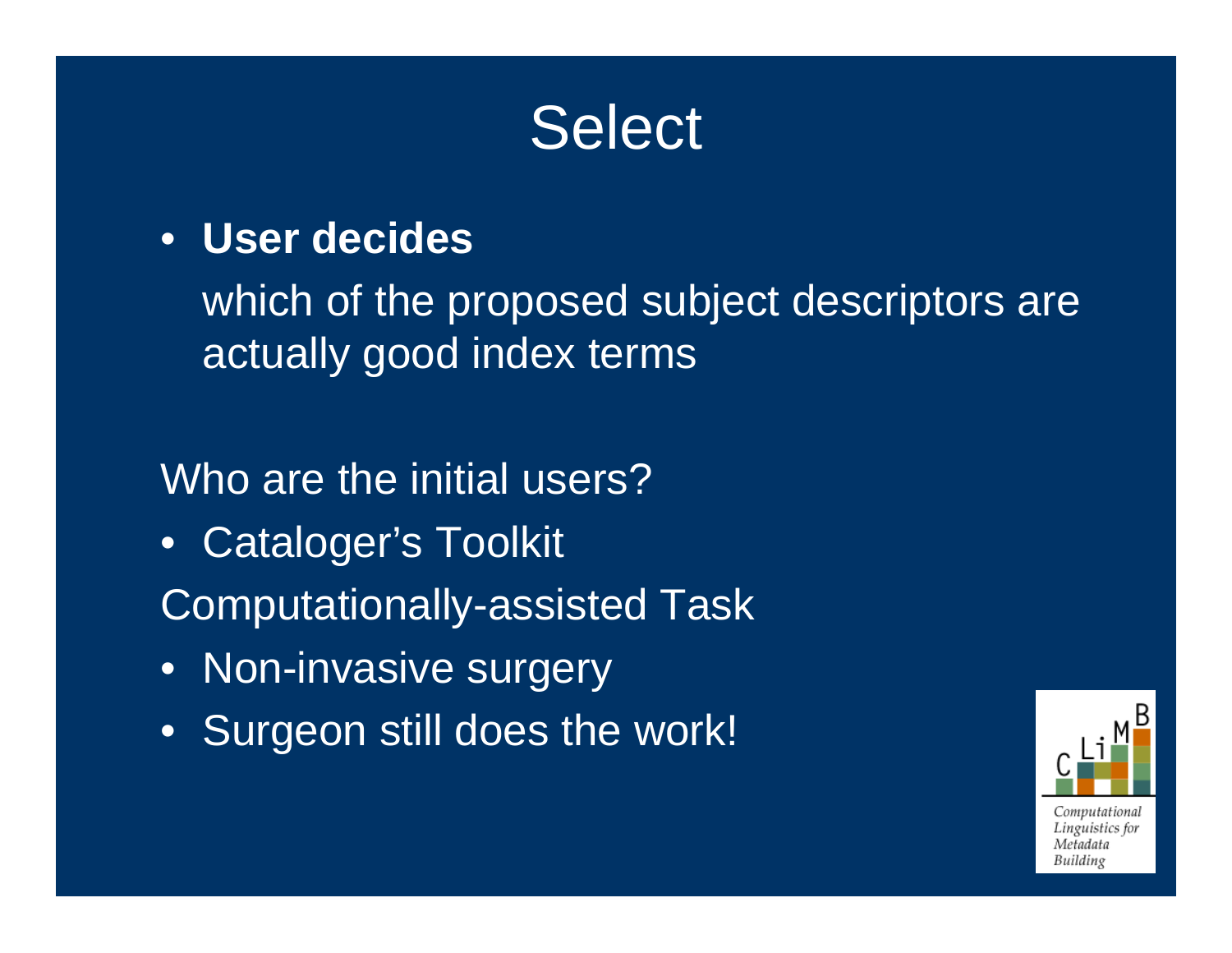

- Image catalogers
- Reference librarians
- Tool builders for image libraries

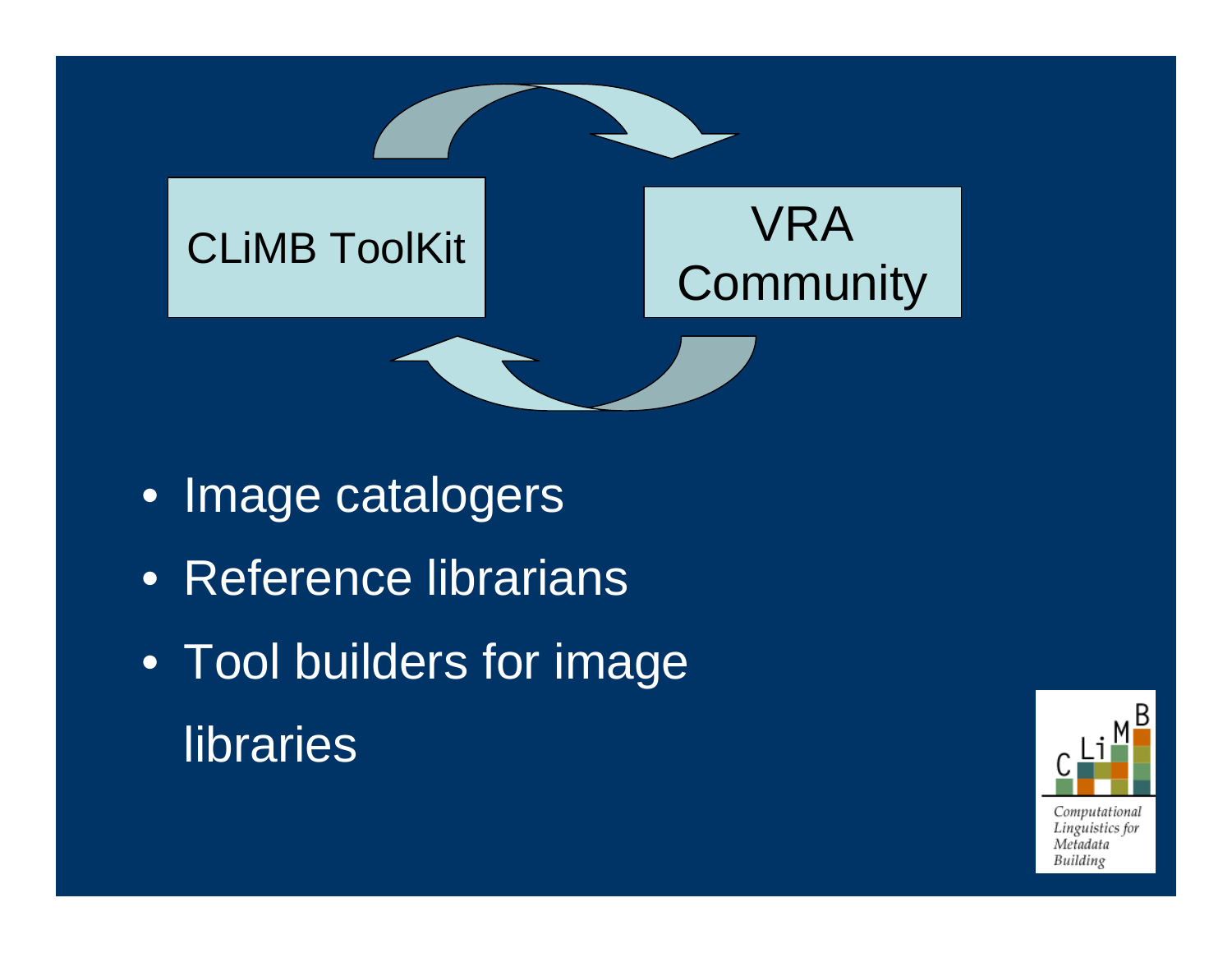- $\bullet$ Research: [jklavans@umd.edu](mailto:jklavans@umd.edu)
- •Student Projects: Contact any of us
- All else:

Carolyn Sheffield [csheffie@umd.edu](mailto:csheffie@umd.edu)

#### $\bullet$ www.umiacs.umd.edu/~climb